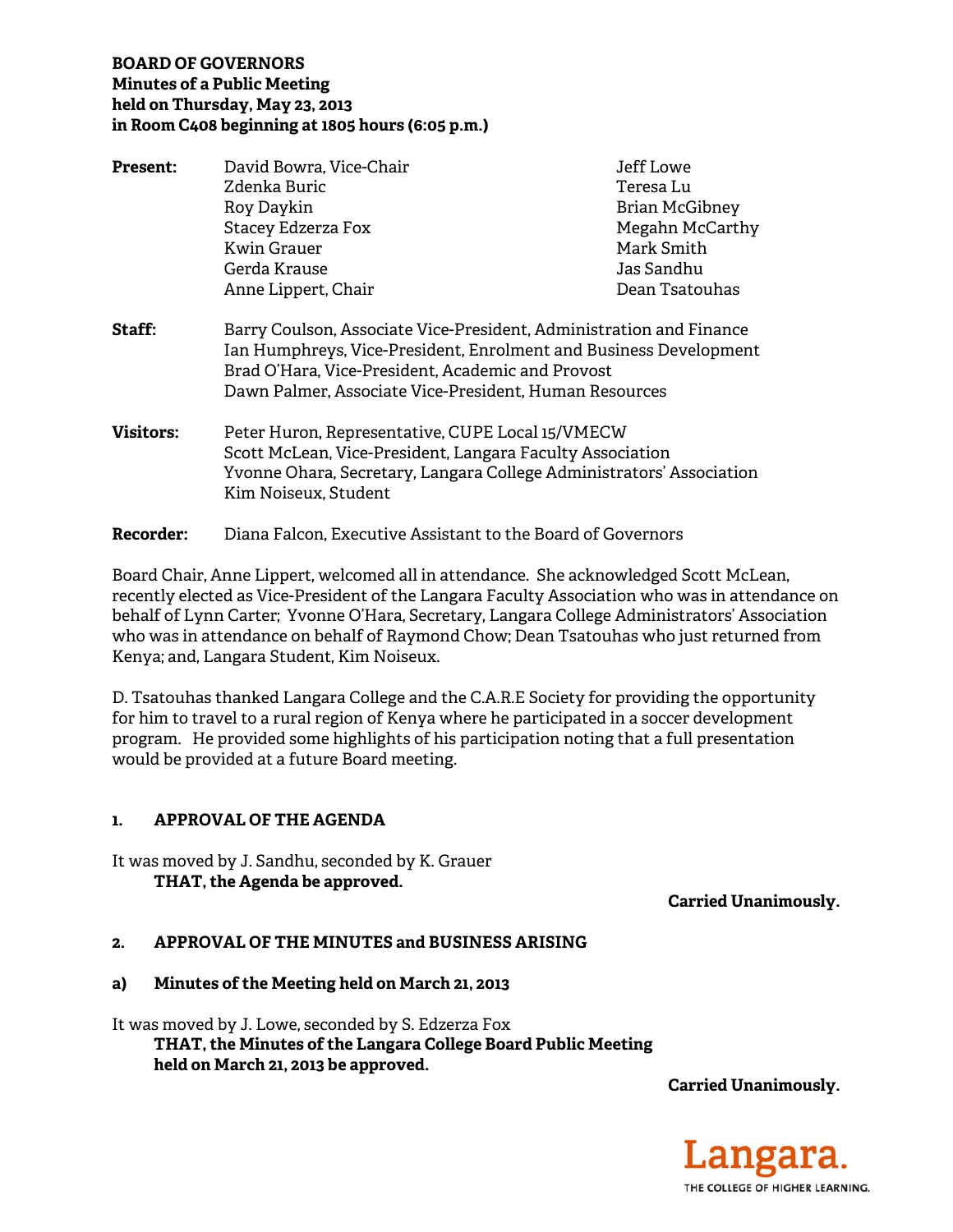### **3. CHAIR'S REPORT**

## **a) Community Connections**

A. Lippert reviewed the activities as noted in the Community Connections memo attached to the agenda and invited Board Members to speak about events that they attended.

A. Lippert announced that the Board Evaluation, as mandated under Board Policy 400, has been postponed until the fall pending development of the evaluation document as discussed at the Board Retreat held in April 2013.

A. Lippert noted that Convocation Ceremonies will be held on June 5 and 6, 2013, and noted that several members will attend and bring greetings on behalf of the Board.

## **4. PRESIDENT'S REPORT**

R. Daykin referenced his memo dated May 16, 2013 attached to the agenda which highlighted College events that occurred in April and May 2013.

R. Daykin provided information on the following:

- Summer enrolments are down slightly for 2013 in domestic with an increase in international ;
- applications for the fall term are up from the previous year; however, conversion rates are decreasing due to students applying at multiple institutions;
- Langara has seen a substantial increase in retirements in 2013 with 32 recently announced;
- Langara Nursing students will host the 2014 CNSA National Conference for four days in January, as a result of a very successful 2012 Western Conference;
- The Falcon's Men's Basketball Team left for Taiwan to compete in the 2013 Kainan Basketball Tournament;
- His attendance at the BC Colleges Presidents meeting and the Ellucian Executive Summit;
- *Provincial Highlights*: R. Daykin attended ACCC's third Brazil-Canada Forum in Salvador da Bahia, Brazil from April 22-24, 2013, led by Paul Brennan, Vice-President, International Partnerships, ACCC . Twenty-five Canadians representing 13 member institutions discussed the Science without Borders program, increasing the number of Brazilian students in Canada, student and staff mobility and applied research collaboration; ratification of all BC Post-Secondary Collective Agreements is almost complete.
- *Ministry Highlights*: Ministry is working diligently with sectors on the shared services initiative to improve services to students while cutting costs; election results have been announced but cabinet announcement is pending.

# **5. FOR INFORMATION**

# **a) Notice of Election for the Position of Board Vice-Chair**

R. Daykin highlighted his memo attached to the agenda and reminded Board members of the process for nomination and election for Board Vice-Chair to be held at the June Board Meeting.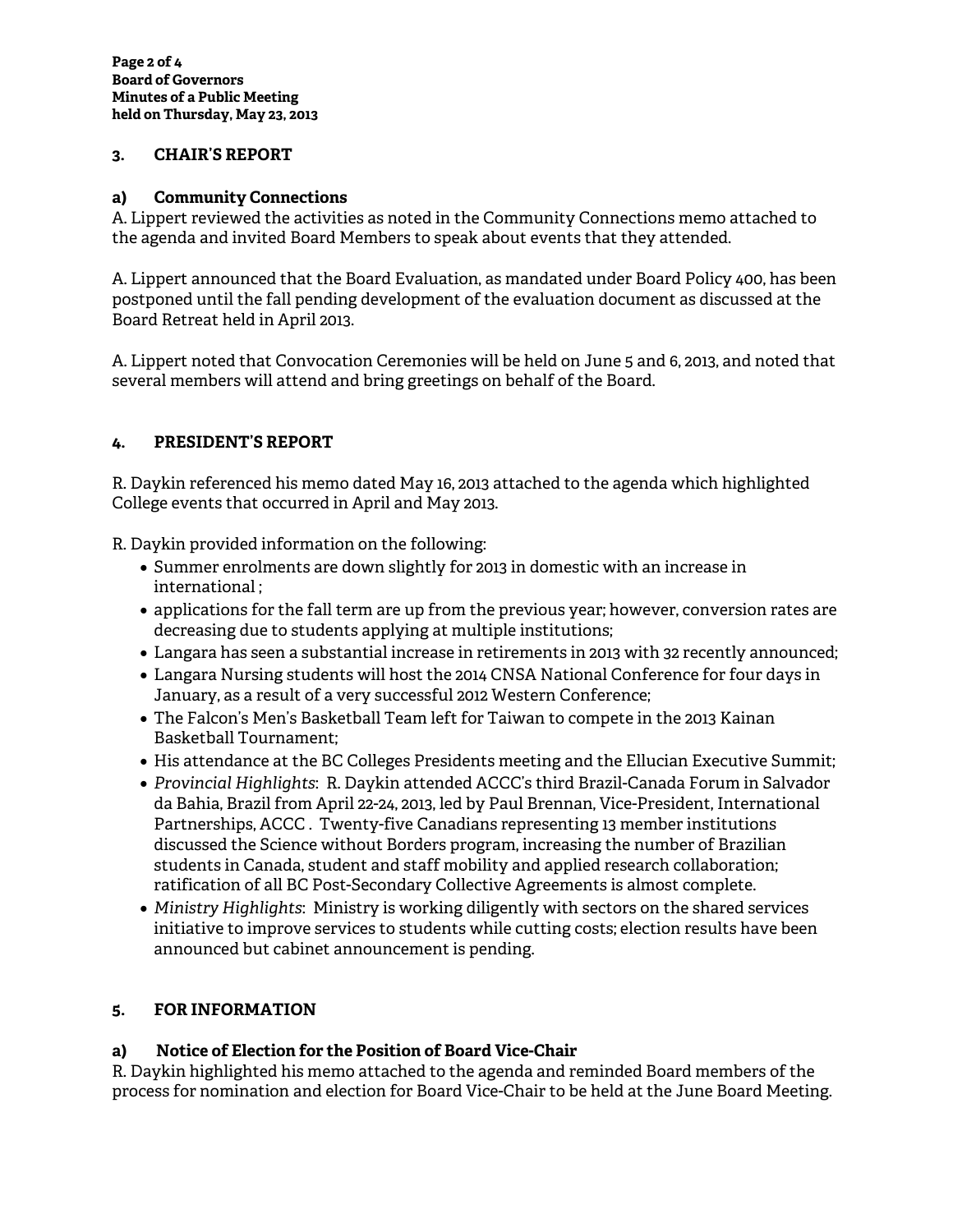### **Other:**

A. Lippert advised that the Audited Financial Statements that are historically approved by the Board at the May meeting will be presented at the June meeting for approval. Due to the transition to the Public Sector Advisory Board (PSAB) requirements, the statements were not ready to be presented. B. Coulson advised that a draft was sent to the Ministry by their due date and the Ministry has been advised that approval will be sought at the June Board meeting.

## **6. EDUCATION COUNCIL REPORTS**

A. Lippert highlighted her memo attached to the agenda and reminded Board Members of Section 23 of the BC College and Institute Act that requires Education Council to advise the board on the development of educational policy.

## **a) Report of the Meeting held on March 19, 2013**

G. Krause highlighted the summary report of the Education Council meeting held on March 19, 2013 attached to the agenda and noted program changes in the Langara School of Management and Nutrition and Food Service Management. Entrance requirements were changed to facilitate entrance to the programs for a broader range of applicants. Modification of the Engineering Transfer program allows students to move seamlessly to UBC. She also highlighted new courses in Fine Arts, Criminal Justice, and Continuing Studies. In response to a question, she provided an explanation of the calendar backlog and the reason why a full version of the College Calendar for summer 2013 was not be produced.

#### **b) Report of the Meeting held on April 23, 2013**

G. Krause highlighted the summary report of the Education Council meeting held on April 23, 2013 attached to the agenda noting a number of new courses and program changes. Curriculum changes that were made to the Bachelor of Performing Arts Degree Program required Education Council approval from each participating institution, and she noted that the Education Council of Langara College provided their approval. She further noted that a Dean's Honour Roll will be implemented on a per semester basis to recognize the academic achievements of Langara's top students. Education Council held an orientation event for its members on May 14, 2013.

It was moved by B. McGibney, seconded by K. Grauer

 **THAT, the reports of the Education Council Meetings held on March 19 and April 23, 2013, be received for information.** 

**Carried Unanimously.** 

#### **7. BOARD MEMBERS' REPORT**

Nil.